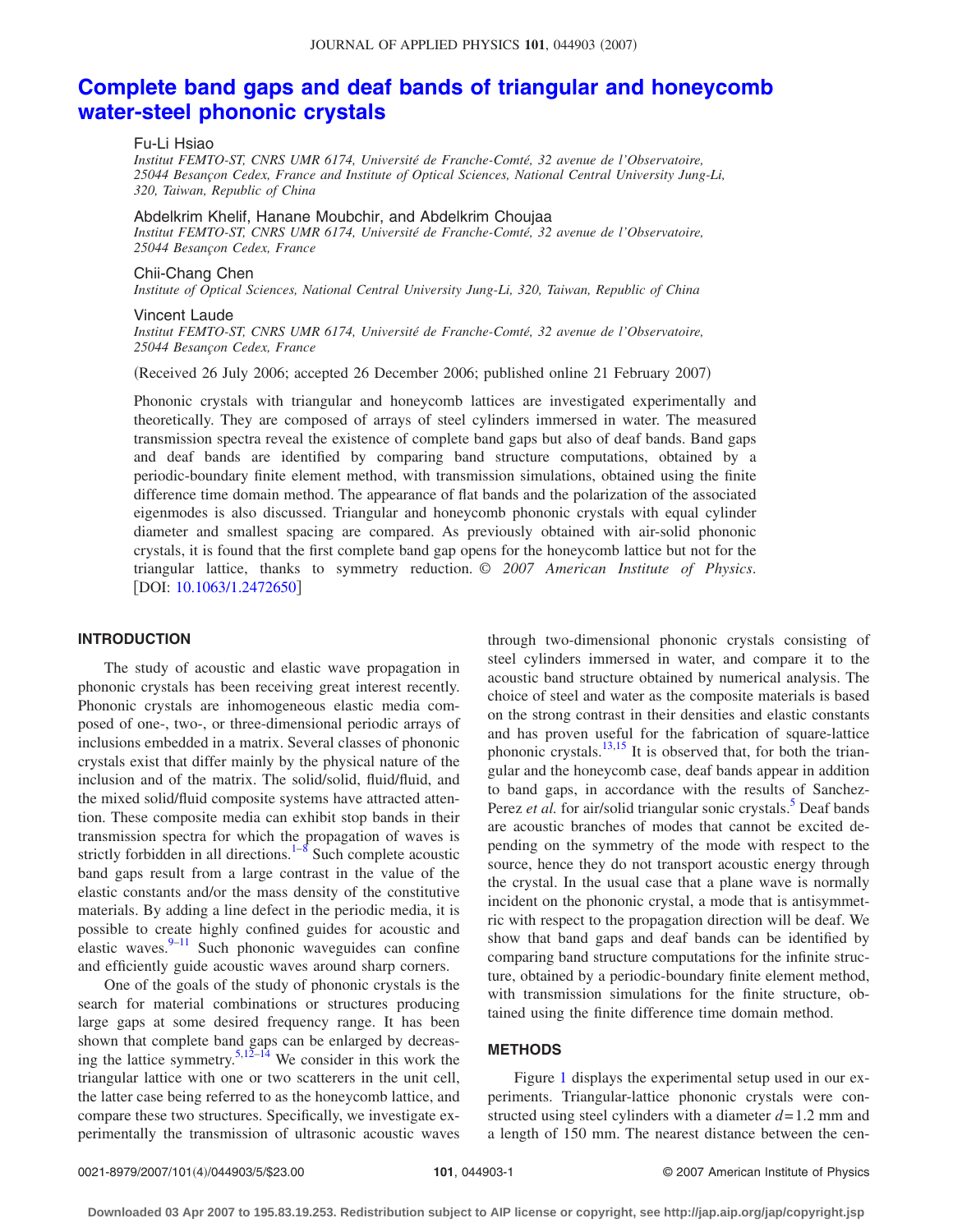<span id="page-1-0"></span>

FIG. 1. (Color online) Definition of the propagation directions for (a) triangular and (b) honeycomb phononic crystals, and (c) experimental setup used to measure transmission spectra using acoustic transducers immersed in water.

ters of two steel cylinders is *a*= 1.5 mm. Alignment of the cylinders is obtained by using two supporting plates in which a periodic array of holes has been machined. The honeycomb lattice is simply formed from the triangular one by removing a steel cylinder of the central hexagonal unit cell. Because of the isotropy of elastic wave propagation in the materials considered, complete band gaps can in principle be identified experimentally from the transmission spectrum measured along the two highest symmetry directions. These two directions correspond to the  $\Gamma K$  and the  $\Gamma M$  directions of the first irreducible Brillouin zone, respectively. The experimental arrangement for measuring the transmission along these two directions is depicted in Fig. [1.](#page-1-0) The measurement procedure is based on the well-known ultrasonic immersion transmission technique and was described in Ref. [13.](#page-4-7) Two sets of transducers are used in order to cover a wide spectrum. Their central frequencies are around 450 and 900 kHz, respectively. By overlapping transmissions, the whole measured spectrum runs from 100 to 1200 kHz.

The finite difference time domain (FDTD) method is used to compute the transmission through the finite-thickness phononic crystal samples, following the procedure described in detail in Ref. [15.](#page-4-8) The output of the FDTD method can thus be compared directly with transmission measurements. It is worth noting that both the experimental set up and the FDTD computation only measure the transmission of waves that are normally incident on the samples. Therefore, Bragg scattering to diffraction orders larger than zero in the water surrounding the phononic crystals is not taken into account in our analysis. In addition, the band structure of the (infinite) phononic crystals is computed using a finite element method (FEM) with periodic boundary conditions.<sup>16[,17](#page-4-10)</sup> The FEM computation also provides us with the eigenmodes associated with each frequency-wave vector point in the band structure. Thus, it is possible to check whether a given band in the band structure is deaf or not, as explained below. In addition,

<span id="page-1-1"></span>

FIG. 2. (Color online) Band structure of the infinite triangular-lattice phononic crystal composed of steel cylinders in water, plotted along the  $\Gamma$ −*K*−*M* − path of the first irreducible Brillouin zone.

in the case of flat bands, the localization of elastic energy within the scatterers or the matrix can be checked.

# **TRIANGULAR PHONONIC CRYSTAL**

Before turning to the experimental results, we display in Fig. [2](#page-1-1) the complete band structure for the triangular lattice. This plot shows the frequency versus the reduced wave vector along the first irreducible Brillouin zone. We observe the existence of two complete bandgaps inside which neither vibration nor propagation are allowed for all directions. The first and the second complete band gaps extend from 884 to 1029 kHz, and from 1761 to 1963 kHz, respectively. Only the first one is observable in our experiments. We also note the existence of two flat bands. Modes associated with a flat band should have a group velocity equal or close to zero and exhibit strong spatial localization. In practice, such localized modes are often created by inserting a defect in a periodic structure, which constitutes a cavity. However, this is not the case of our purely periodic structure. In order to check the localization of these modes, the eigenmodes associated with the frequency-wave vector points labeled A and B in the band structure of Fig. [2](#page-1-1) are displayed in Figs. [3](#page-1-2) and [4,](#page-2-0) respectively. It can be seen from Fig. [3](#page-1-2) that the first flat band is

<span id="page-1-2"></span>

FIG. 3. (Color online) Real part of the pressure field in water for the eigenmode labeled A in the band structure of Fig. [2.](#page-1-1)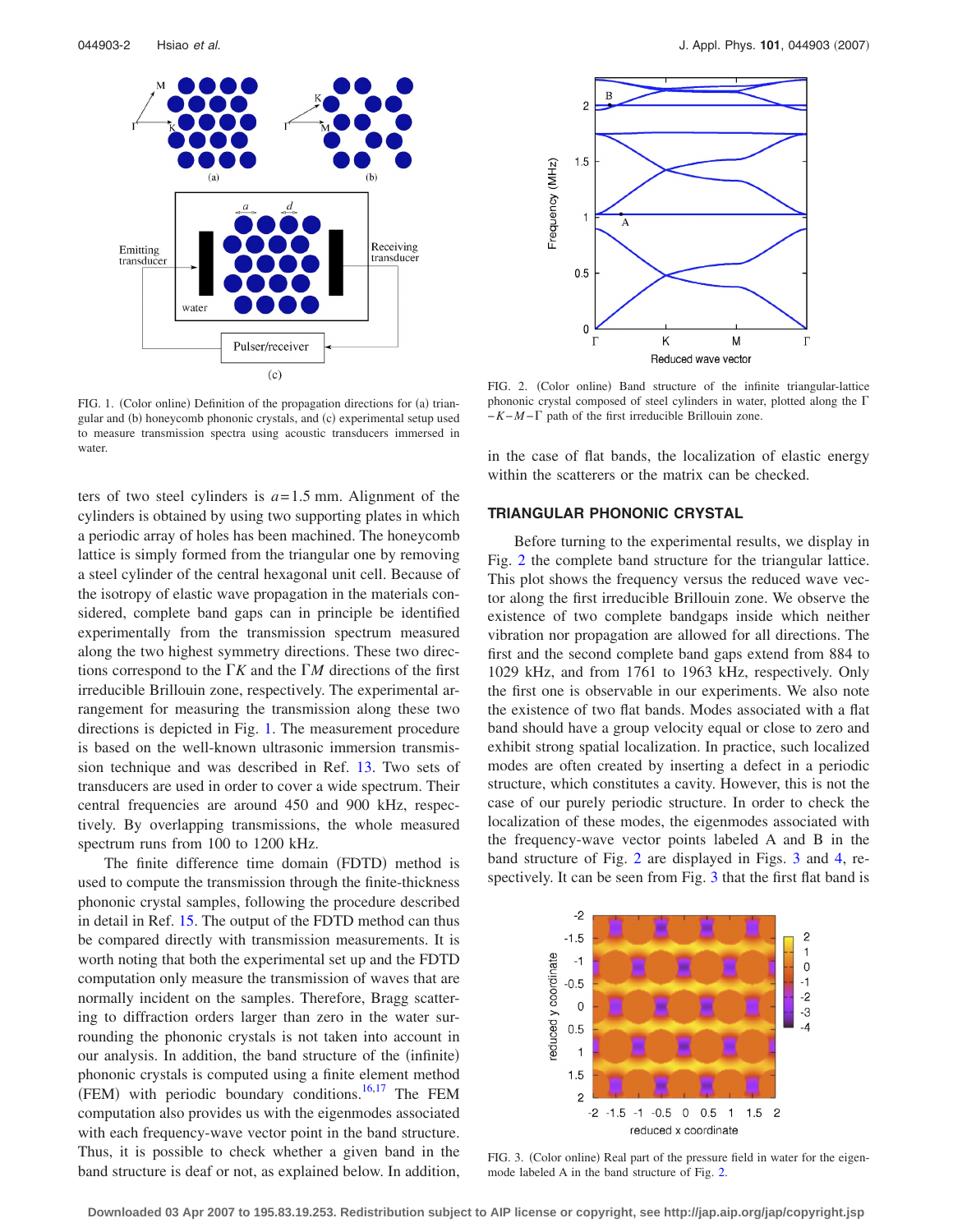<span id="page-2-0"></span>

FIG. 4. (Color online) Real part of the (a) x and (b) y displacement field in the steel rods for the eigenmode labeled B in the band structure of Fig. [2.](#page-1-1)

associated with a pressure mode that is localized in the water matrix and that degenerates with the fourth band at the  $\Gamma$ point. Displacements inside the steel rods are zero to numerical errors. However, as illustrated by Fig. [4,](#page-2-0) the flat band above the second complete band gap is associated with a mode localized inside each individual steel rod. This mode has in-plane elastic displacement in the steel rod, but the pressure field in the water matrix vanishes to numerical errors. The rods do not interact with each other through the water matrix and hence cannot be excited by a wave incident from water. The resonance frequency scales with the inverse of the radius of the rod.

The transmission properties of the triangular-lattice were first evaluated experimentally by performing two transmission measurements through the phononic crystal arranged such that the entrance surface of the phononic crystal is either perpendicular to the  $\Gamma M$  direction or the  $\Gamma K$  direction, as depicted in Figs. [5](#page-2-1) and [6,](#page-3-0) respectively. In Fig. [5,](#page-2-1) a strong attenuation is observed from 461 to 612 kHz and from 914 to 1078 kHz in the *M* direction, in good agreement with the FDTD computation. Two band gaps are also clearly apparent in the band structure. The FDTD computation predicts a transmission that is larger than the measured one in between the two band gaps (transmission due to the second acoustic branch) and above the second gap (transmission due to the third and the fourth branches). However, these branches are not found to be deaf with the FEM computation. For instance, Fig.  $5(c)$  $5(c)$  displays the pressure field associated with the point labeled C on the second branch of the band structure. This mode is symmetrical with respect to the *M* propagation direction.

In Fig. [6,](#page-3-0) a strong attenuation is found to extend from 555 to 1097 kHz in the  $\Gamma K$  direction, both in the measurements and in the FDTD computation. However, the band

<span id="page-2-1"></span>

FIG. 5. (Color online) (a) Experimental (thick red solid line) and theoretical (thin blue solid line) transmission through a triangular-lattice phononic crystal of steel cylinders in water, along the  $\Gamma M$  direction. (b) Band structure of the infinite phononic crystal. (c) Real part of the pressure field in water for the eigenmode labeled C in the band structure. The arrow shows the direction of incidence of waves launched by the transducer.

structure suggests that the band gap is responsible for the attenuation only in the frequency range from 950 to 1097 kHz. In the frequency range 550 to 950 kHz, the second acoustic branch is in principle present but is actually deaf. A similar observation for triangular lattice air-solid sonic crystals was made in Ref. [5](#page-4-4) and confirmed in Ref. [18](#page-4-11) by using a phase-shift analysis. The pressure field associated with the point labeled D on the second branch of the band structure is displayed in Fig.  $6(c)$  $6(c)$ . This eigenmode is antisymmetric with respect to the propagation direction. Then a line integral taken along the direction perpendicular to the propagation direction vanishes, and the coupling with the incident plane wave is zero. A similar computation shows that the fourth branch is also deaf. However, the third flat branch is not, and a retransmission at its frequency is observed in the transmission spectrum.

Overlapping the transmission spectra in Figs. [5](#page-2-1) and [6,](#page-3-0) and without consideration of the band structure, it would be tempting to conclude that two complete band gaps exist between 555 and 612 kHz and between 914 and 1078 kHz. However, the former is actually a combination of a band gap in one direction and of a deaf band in the other, and hence is not a true complete band gap. For instance, a defect-based waveguide managed in the triangular-lattice phononic crystal would only operate in the upper band gap, and would be leaky in the first.

The band structures in Figs. [5](#page-2-1) and [6](#page-3-0) appear to be rather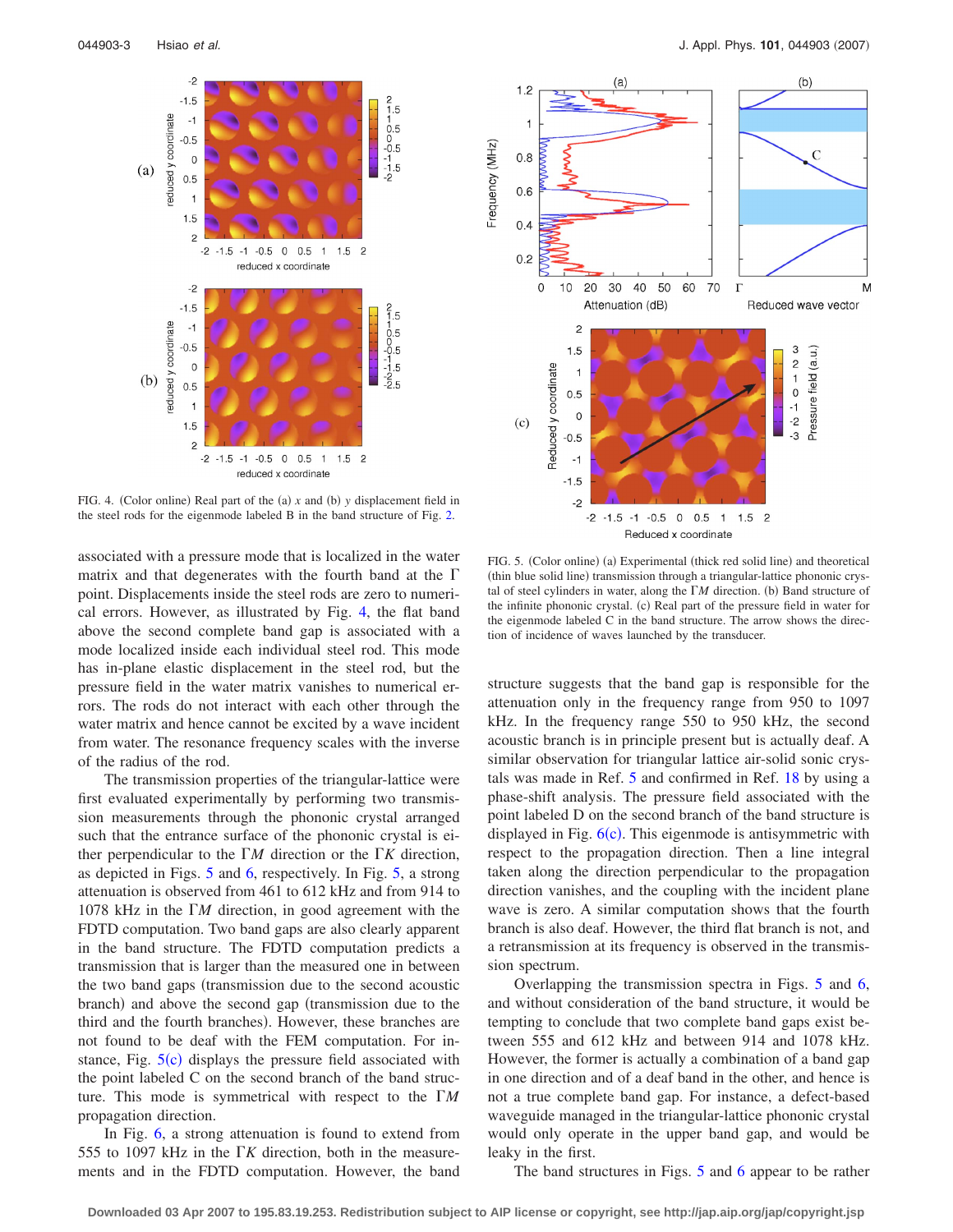<span id="page-3-0"></span>

044903-4 Hsiao *et al.* J. Appl. Phys. **101**, 044903 2007-

<span id="page-3-1"></span>

FIG. 6. (Color online) (a) Experimental (thick red solid line) and theoretical (thin blue solid line) transmission through a triangular-lattice phononic crystal of steel cylinders in water, along the  $\Gamma K$  direction. (b) Band structure of the infinite phononic crystal. (c) Real part of the pressure field in water for the eigenmode labeled D in the band structure. The arrow shows the direction of incidence of waves launched by the transducer. This mode belongs to a deaf band and is not excited by a plane-wave transducer.

similar. One striking difference, however, is that the first branch folding does not open a band gap along the  $\Gamma K$  direction. The first and the second branch yield eigenmodes that are not interacting. As a consequence, the first complete band gap does not open with the triangular lattice.

# **HONEYCOMB PHONONIC CRYSTAL**

The transmission properties of the honeycomb phononic crystal were then evaluated following the same procedure as for the triangular phononic crystal. Figures [7](#page-3-1) and [8](#page-4-12) display the results for propagation along the  $\Gamma K$  and the  $\Gamma M$  direction, respectively. Again, the combination of the transmission and the band structure gives insight in the band gap properties. For the  $\Gamma K$  direction, Fig. [7,](#page-3-1) there are three band gaps between the first and the second band, from 258 to 466 kHz, between the third and the fourth band, from 538 to 674 kHz, and between the seventh and the eighth bands, from 1050 to 1100 kHz. In addition, the fifth band is deaf, which causes an attenuation in the transmission between 724 and 776 kHz. The pressure field associated with the point labeled E on the fifth band is displayed in Fig.  $7(c)$  $7(c)$ . This eigenmode is antisymmetric with respect to the propagation direction. It can be noted that the folding of the fifth to the sixth band does not create a band gap.

For the  $\Gamma M$  direction, Fig. [8,](#page-4-12) there are four band gaps between the first and the second band, from 244 to 440 kHz,

FIG. 7. (Color online) (a) Experimental (thick red solid line) and theoretical (thin blue solid line) transmission through a honeycomb phononic crystal of steel cylinders in water, along the  $\Gamma K$  direction. (b) Band structure of the infinite phononic crystal. (c) Real part of the pressure field in water for the eigenmode labeled E in the band structure. The arrow shows the direction of incidence of waves launched by the transducer. This mode belongs to a deaf band.

between the third and the fourth band, from 573 to 626 kHz, between the fifth and the sixth band, from 760 to 830 kHz, and between the seventh and the eighth bands, from 980 to 1000 kHz. Again, the fifth band is deaf, which causes a strong attenuation from 660 to 760 kHz. The pressure field associated with the point labeled F on the fifth band is displayed in Fig.  $8(c)$  $8(c)$ . This eigenmode is antisymmetric with respect to the propagation direction. The ninth band is also deaf. Overlapping the results for the  $\Gamma K$  and the  $\Gamma M$  directions, we find there are two complete band gaps between 258 and 440 kHz, and between 573 kHz and 626 kHz. The widths of these complete band gaps are 182 kHz and 53 kHz, respectively.

## **DISCUSSION AND CONCLUSION**

Comparing the triangular and the honeycomb phononic crystal, we note that the complete band gaps in the honeycomb case appear at lower frequencies than in the triangular case. To be more specific, we consider reduced band gap frequencies by multiplying the frequency with the lattice constant and dividing with the velocity of longitudinal waves in water. The lattice constant in the triangular case is the distance between the centers of two nearest steel cylinders. In the honeycomb case, the lattice constant is the distance between the centers of two nearest hexagonal cells. This means that the lattice constant of the honeycomb case is  $\sqrt{3}$